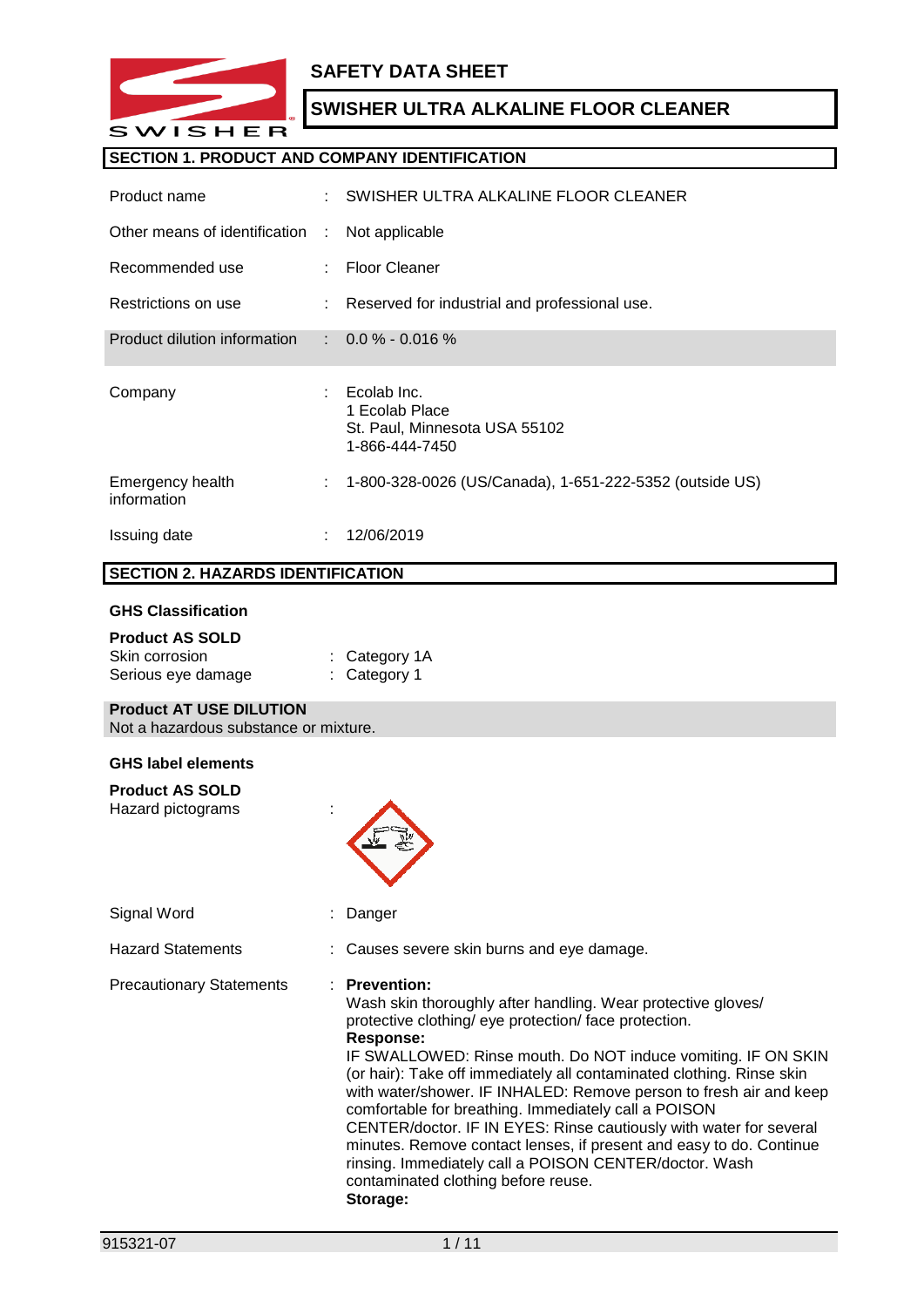|                                                                                                | Store locked up.<br>Disposal:                      |                                                                                                                                           | Dispose of contents/ container to an approved waste disposal plant.                                                                                |
|------------------------------------------------------------------------------------------------|----------------------------------------------------|-------------------------------------------------------------------------------------------------------------------------------------------|----------------------------------------------------------------------------------------------------------------------------------------------------|
| <b>Product AT USE DILUTION</b><br><b>Precautionary Statements</b>                              | <b>Prevention:</b><br><b>Response:</b><br>Storage: | Wash hands thoroughly after handling.<br>Get medical advice/ attention if you feel unwell.<br>Store in accordance with local regulations. |                                                                                                                                                    |
| <b>Product AS SOLD</b><br><b>Other hazards</b>                                                 | : None known.                                      |                                                                                                                                           |                                                                                                                                                    |
| <b>SECTION 3. COMPOSITION/INFORMATION ON INGREDIENTS</b>                                       |                                                    |                                                                                                                                           |                                                                                                                                                    |
| <b>Product AS SOLD</b><br>Pure substance/mixture                                               | <b>Mixture</b>                                     |                                                                                                                                           |                                                                                                                                                    |
| <b>Chemical name</b><br>Dodecyldimethylamine oxide<br>C10-16 Polyglycoside<br>Monoethanolamine |                                                    | CAS-No.<br>1643-20-5<br>110615-47-9<br>141-43-5                                                                                           | <b>Concentration (%)</b><br>$1 - 5$<br>$1 - 5$<br>$1 - 5$                                                                                          |
| <b>Product AT USE DILUTION</b>                                                                 |                                                    |                                                                                                                                           |                                                                                                                                                    |
| No hazardous ingredients                                                                       |                                                    |                                                                                                                                           |                                                                                                                                                    |
| <b>SECTION 4. FIRST AID MEASURES</b>                                                           |                                                    |                                                                                                                                           |                                                                                                                                                    |
| <b>Product AS SOLD</b><br>In case of eye contact                                               |                                                    | Continue rinsing. Get medical attention immediately.                                                                                      | : Rinse immediately with plenty of water, also under the eyelids, for at<br>least 15 minutes. Remove contact lenses, if present and easy to do.    |
| In case of skin contact                                                                        |                                                    | shoes before reuse. Get medical attention immediately.                                                                                    | : Wash off immediately with plenty of water for at least 15 minutes. Use<br>a mild soap if available. Wash clothing before reuse. Thoroughly clean |
| If swallowed                                                                                   | immediately.                                       |                                                                                                                                           | : Rinse mouth with water. Do NOT induce vomiting. Never give<br>anything by mouth to an unconscious person. Get medical attention                  |
| If inhaled                                                                                     | symptoms occur.                                    |                                                                                                                                           | : Remove to fresh air. Treat symptomatically. Get medical attention if                                                                             |
| Protection of first-aiders                                                                     | protective equipment.                              |                                                                                                                                           | : If potential for exposure exists refer to Section 8 for specific personal                                                                        |
| Notes to physician                                                                             | Treat symptomatically.                             |                                                                                                                                           |                                                                                                                                                    |
| Most important symptoms<br>and effects, both acute and<br>delayed                              | symptoms.                                          |                                                                                                                                           | See Section 11 for more detailed information on health effects and                                                                                 |
| <b>Product AT USE DILUTION</b><br>In case of eye contact                                       | Rinse with plenty of water.                        |                                                                                                                                           |                                                                                                                                                    |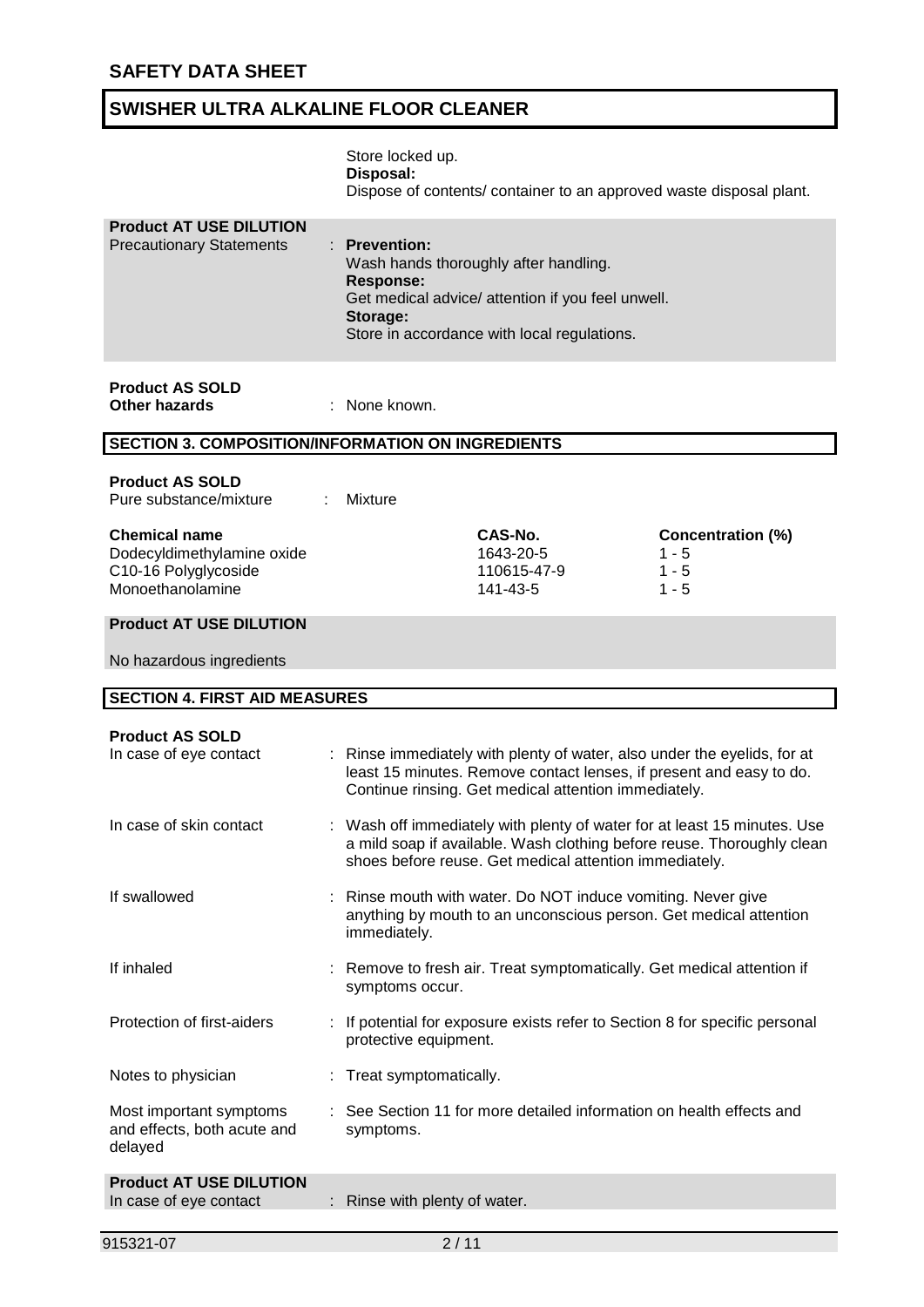| In case of skin contact | : Rinse with plenty of water.                           |
|-------------------------|---------------------------------------------------------|
| If swallowed            | : Rinse mouth. Get medical attention if symptoms occur. |
| If inhaled              | : Get medical attention if symptoms occur.              |

## **SECTION 5. FIRE-FIGHTING MEASURES**

| <b>Product AS SOLD</b><br>Suitable extinguishing media | : Use extinguishing measures that are appropriate to local<br>circumstances and the surrounding environment.                                                                                                                                                                              |
|--------------------------------------------------------|-------------------------------------------------------------------------------------------------------------------------------------------------------------------------------------------------------------------------------------------------------------------------------------------|
| Unsuitable extinguishing<br>media                      | : None known.                                                                                                                                                                                                                                                                             |
| Specific hazards during fire<br>fighting               | : Not flammable or combustible.                                                                                                                                                                                                                                                           |
| Hazardous combustion<br>products                       | Decomposition products may include the following materials:<br>Carbon oxides<br>Nitrogen oxides (NOx)                                                                                                                                                                                     |
| Special protective equipment<br>for fire-fighters      | : Use personal protective equipment.                                                                                                                                                                                                                                                      |
| Specific extinguishing<br>methods                      | Collect contaminated fire extinguishing water separately. This must<br>not be discharged into drains. Fire residues and contaminated fire<br>extinguishing water must be disposed of in accordance with local<br>regulations. In the event of fire and/or explosion do not breathe fumes. |

#### **SECTION 6. ACCIDENTAL RELEASE MEASURES**

| <b>Product AS SOLD</b><br>Personal precautions,<br>protective equipment and<br>emergency procedures         | : Ensure adequate ventilation. Keep people away from and upwind of<br>spill/leak. Avoid inhalation, ingestion and contact with skin and eyes.<br>When workers are facing concentrations above the exposure limit they<br>must use appropriate certified respirators. Ensure clean-up is<br>conducted by trained personnel only. Refer to protective measures<br>listed in sections 7 and 8.                                 |
|-------------------------------------------------------------------------------------------------------------|-----------------------------------------------------------------------------------------------------------------------------------------------------------------------------------------------------------------------------------------------------------------------------------------------------------------------------------------------------------------------------------------------------------------------------|
| Environmental precautions                                                                                   | : Do not allow contact with soil, surface or ground water.                                                                                                                                                                                                                                                                                                                                                                  |
| Methods and materials for<br>containment and cleaning up                                                    | Stop leak if safe to do so. Contain spillage, and then collect with non-<br>combustible absorbent material, (e.g. sand, earth, diatomaceous<br>earth, vermiculite) and place in container for disposal according to<br>local / national regulations (see section 13). Flush away traces with<br>water. For large spills, dike spilled material or otherwise contain<br>material to ensure runoff does not reach a waterway. |
| <b>Product AT USE DILUTION</b><br>Personal precautions,<br>protective equipment and<br>emergency procedures | : Refer to protective measures listed in sections 7 and 8.                                                                                                                                                                                                                                                                                                                                                                  |
| Environmental precautions                                                                                   | : No special environmental precautions required.                                                                                                                                                                                                                                                                                                                                                                            |
| Methods and materials for                                                                                   | : Stop leak if safe to do so. Contain spillage, and then collect with non-                                                                                                                                                                                                                                                                                                                                                  |
|                                                                                                             |                                                                                                                                                                                                                                                                                                                                                                                                                             |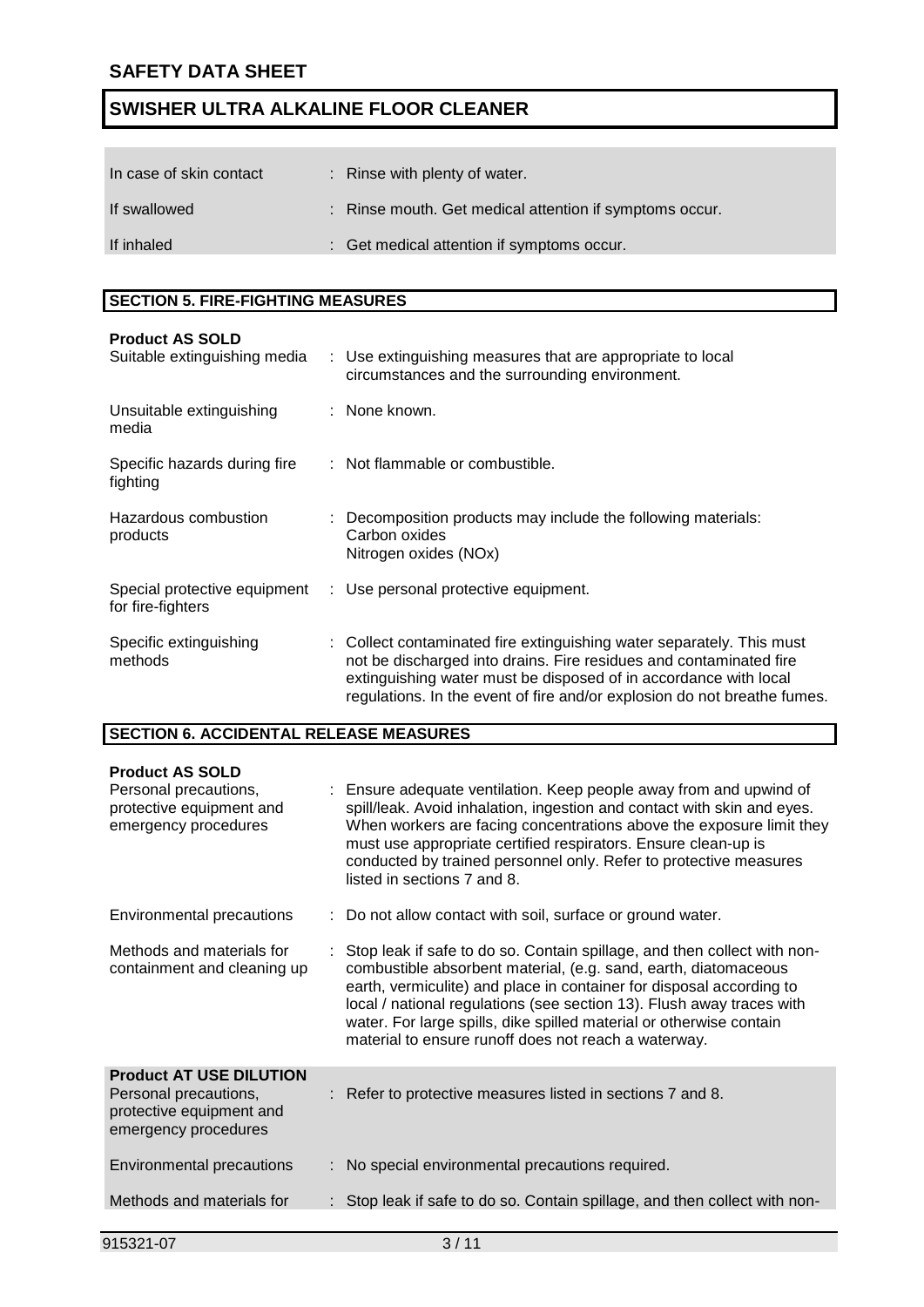| containment and cleaning up | combustible absorbent material, (e.g. sand, earth, diatomaceous<br>earth, vermiculite) and place in container for disposal according to<br>local / national regulations (see section 13). Flush away traces with<br>water. For large spills, dike spilled material or otherwise contain<br>material to ensure runoff does not reach a waterway. |
|-----------------------------|-------------------------------------------------------------------------------------------------------------------------------------------------------------------------------------------------------------------------------------------------------------------------------------------------------------------------------------------------|
|-----------------------------|-------------------------------------------------------------------------------------------------------------------------------------------------------------------------------------------------------------------------------------------------------------------------------------------------------------------------------------------------|

#### **SECTION 7. HANDLING AND STORAGE**

| <b>Product AS SOLD</b>         |                                                                                                                                                                                                                                                                                                                                               |
|--------------------------------|-----------------------------------------------------------------------------------------------------------------------------------------------------------------------------------------------------------------------------------------------------------------------------------------------------------------------------------------------|
| Advice on safe handling        | : Do not ingest. Do not get in eyes, on skin, or on clothing. Do not<br>breathe dust/ fume/ gas/ mist/ vapors/ spray. Use only with adequate<br>ventilation. Wash hands thoroughly after handling. In case of<br>mechanical malfunction, or if in contact with unknown dilution of<br>product, wear full Personal Protective Equipment (PPE). |
| Conditions for safe storage    | : Keep out of reach of children. Store in suitable labeled containers.                                                                                                                                                                                                                                                                        |
| Storage temperature            | : $0^{\circ}$ C to 50 $^{\circ}$ C                                                                                                                                                                                                                                                                                                            |
| <b>Product AT USE DILUTION</b> |                                                                                                                                                                                                                                                                                                                                               |
| Advice on safe handling        | : Wash hands after handling. In case of mechanical malfunction, or if in<br>contact with unknown dilution of product, wear full Personal Protective<br>Equipment (PPE). For personal protection see section 8.                                                                                                                                |
| Conditions for safe storage    | : Keep out of reach of children. Store in suitable labeled containers.                                                                                                                                                                                                                                                                        |
|                                |                                                                                                                                                                                                                                                                                                                                               |

### **SECTION 8. EXPOSURE CONTROLS/PERSONAL PROTECTION**

#### **Product AS SOLD**

### **Ingredients with workplace control parameters**

| Components       | CAS-No.  | Form of<br>exposure | Permissible<br>concentration | <b>Basis</b>       |
|------------------|----------|---------------------|------------------------------|--------------------|
| monoethanolamine | 141-43-5 | <b>TWA</b>          | 3 ppm                        | <b>ACGIH</b>       |
|                  |          | <b>STEL</b>         | 6 ppm                        | <b>ACGIH</b>       |
|                  |          | <b>TWA</b>          | 3 ppm<br>$8$ mg/m $3$        | NIOSH REL          |
|                  |          | <b>STEL</b>         | 6 ppm<br>$15 \text{ mg/m}$   | <b>NIOSH REL</b>   |
|                  |          | <b>TWA</b>          | 3 ppm<br>$6$ mg/m $3$        | OSHA <sub>Z1</sub> |

| 915321-07                            | 4/11                                                                                                                                                                                          |
|--------------------------------------|-----------------------------------------------------------------------------------------------------------------------------------------------------------------------------------------------|
| Respiratory protection               | : When workers are facing concentrations above the exposure limit they                                                                                                                        |
| Skin protection                      | : Personal protective equipment comprising: suitable protective gloves,<br>safety goggles and protective clothing                                                                             |
| Hand protection                      | : Wear the following personal protective equipment:<br>Standard glove type.<br>Gloves should be discarded and replaced if there is any indication of<br>degradation or chemical breakthrough. |
| Eye protection                       | : Wear eye protection/face protection.                                                                                                                                                        |
| <b>Personal protective equipment</b> |                                                                                                                                                                                               |
| Engineering measures                 | : Effective exhaust ventilation system. Maintain air concentrations<br>below occupational exposure standards.                                                                                 |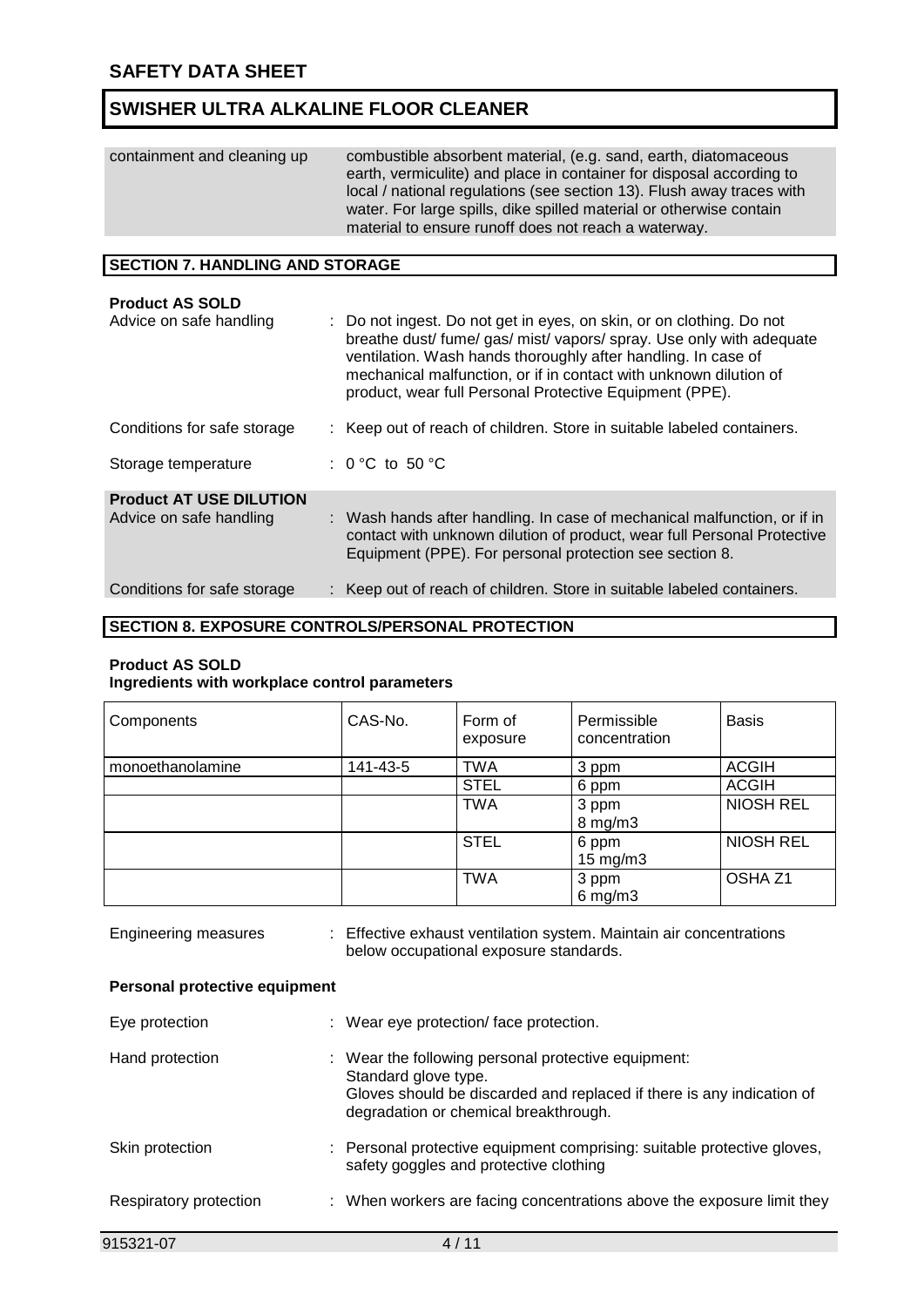must use appropriate certified respirators.

| Hygiene measures               | : Handle in accordance with good industrial hygiene and safety<br>practice. Remove and wash contaminated clothing before re-use.<br>Wash face, hands and any exposed skin thoroughly after handling.<br>Provide suitable facilities for quick drenching or flushing of the eyes<br>and body in case of contact or splash hazard. |
|--------------------------------|----------------------------------------------------------------------------------------------------------------------------------------------------------------------------------------------------------------------------------------------------------------------------------------------------------------------------------|
| <b>Product AT USE DILUTION</b> |                                                                                                                                                                                                                                                                                                                                  |
| Engineering measures           | : Good general ventilation should be sufficient to control worker<br>exposure to airborne contaminants.                                                                                                                                                                                                                          |
| Personal protective equipment  |                                                                                                                                                                                                                                                                                                                                  |
| Eye protection                 | : No special protective equipment required.                                                                                                                                                                                                                                                                                      |
| Hand protection                | : No special protective equipment required.                                                                                                                                                                                                                                                                                      |
| Skin protection                | : No special protective equipment required.                                                                                                                                                                                                                                                                                      |
| Respiratory protection         | : No personal respiratory protective equipment normally required.                                                                                                                                                                                                                                                                |

### **SECTION 9. PHYSICAL AND CHEMICAL PROPERTIES**

#### **Product AS SOLD Product AT USE DILUTION**

| Appearance                                 | liquid                                       | liquid               |  |  |  |  |
|--------------------------------------------|----------------------------------------------|----------------------|--|--|--|--|
| Color                                      | clear, dark green                            | green                |  |  |  |  |
| Odor                                       | Perfumes, fragrances                         | Perfumes, fragrances |  |  |  |  |
| pH                                         | $11.25 - 12.25, (100%)$                      | 10.5                 |  |  |  |  |
| Flash point                                | Not applicable, Does not sustain combustion. |                      |  |  |  |  |
| <b>Odor Threshold</b>                      | No data available                            |                      |  |  |  |  |
| Melting point/freezing point               | : No data available                          |                      |  |  |  |  |
| Initial boiling point and<br>boiling range | : $> 100 °C$                                 |                      |  |  |  |  |
| Evaporation rate                           | : No data available                          |                      |  |  |  |  |
| Flammability (solid, gas)                  | : Not applicable                             |                      |  |  |  |  |
| Upper explosion limit                      | : No data available                          |                      |  |  |  |  |
| Lower explosion limit                      | No data available                            |                      |  |  |  |  |
| Vapor pressure                             | No data available                            |                      |  |  |  |  |
| Relative vapor density                     | : No data available                          |                      |  |  |  |  |
| Relative density                           | $: 0.99 - 1.02$                              |                      |  |  |  |  |
| Water solubility                           | soluble                                      |                      |  |  |  |  |
| Solubility in other solvents               | : No data available                          |                      |  |  |  |  |
| Partition coefficient: n-<br>octanol/water | : No data available                          |                      |  |  |  |  |
| Autoignition temperature                   | : No data available                          |                      |  |  |  |  |
| Thermal decomposition                      | No data available                            |                      |  |  |  |  |
| Viscosity, kinematic                       | : No data available                          |                      |  |  |  |  |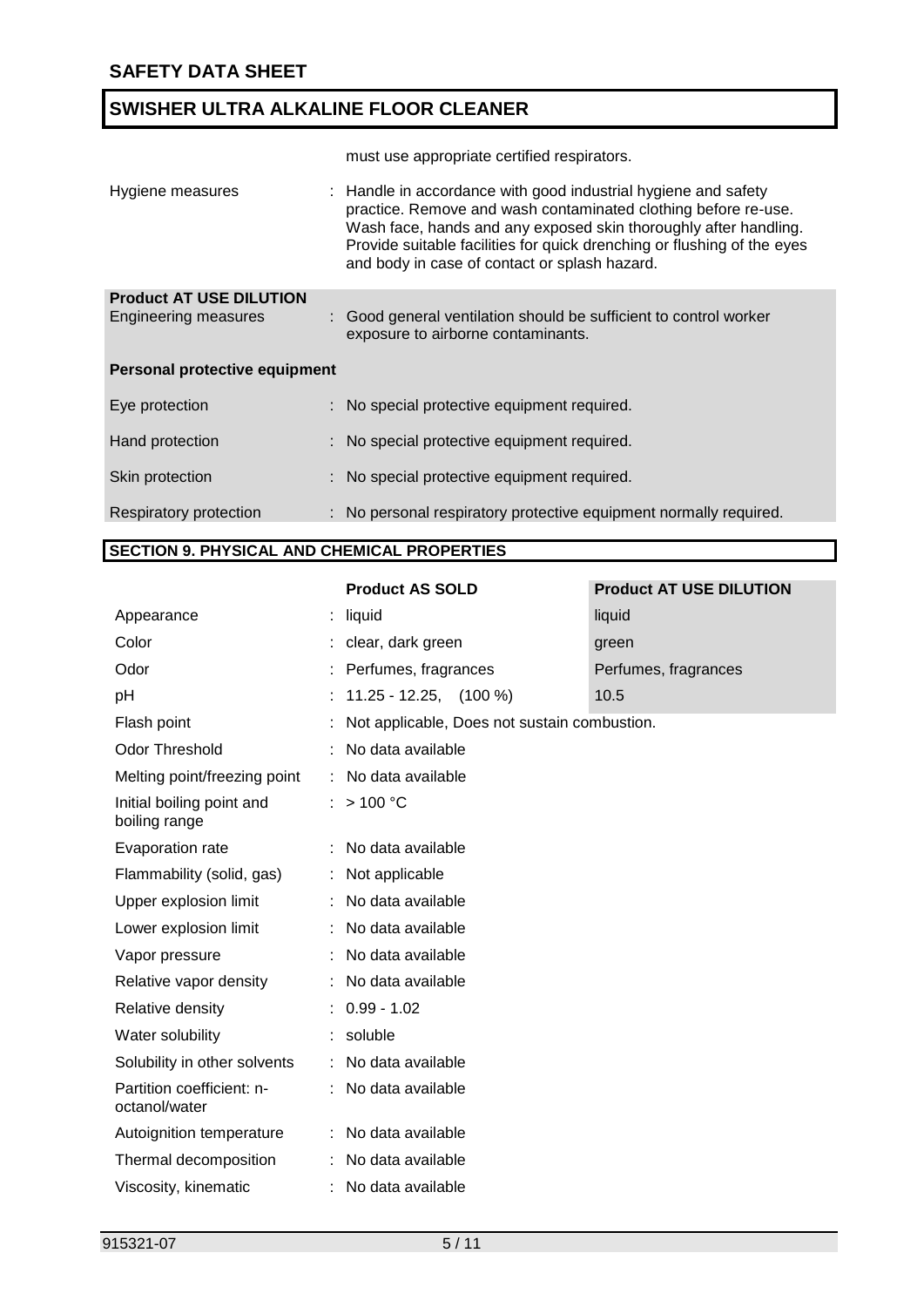| Explosive properties | : No data available                                        |
|----------------------|------------------------------------------------------------|
| Oxidizing properties | : The substance or mixture is not classified as oxidizing. |
| Molecular weight     | : No data available                                        |
| VOC.                 | : No data available                                        |

## **SECTION 10. STABILITY AND REACTIVITY**

| <b>Product AS SOLD</b><br>Reactivity  | : No dangerous reaction known under conditions of normal use.                                                            |
|---------------------------------------|--------------------------------------------------------------------------------------------------------------------------|
| Chemical stability                    | : Stable under normal conditions.                                                                                        |
| Possibility of hazardous<br>reactions | : No dangerous reaction known under conditions of normal use.                                                            |
| Conditions to avoid                   | $:$ None known.                                                                                                          |
| Incompatible materials                | : Acids                                                                                                                  |
| Hazardous decomposition<br>products   | : In case of fire hazardous decomposition products may be produced<br>such as:<br>Carbon oxides<br>Nitrogen oxides (NOx) |

## **SECTION 11. TOXICOLOGICAL INFORMATION**

|          | Information on likely routes of : Inhalation, Eye contact, Skin contact |
|----------|-------------------------------------------------------------------------|
| exposure |                                                                         |

#### **Potential Health Effects**

| <b>Product AS SOLD</b><br>Eyes         | : Causes serious eye damage.                                  |
|----------------------------------------|---------------------------------------------------------------|
| Skin                                   | : Causes severe skin burns.                                   |
| Ingestion                              | : Causes digestive tract burns.                               |
| Inhalation                             | : May cause nose, throat, and lung irritation.                |
| <b>Chronic Exposure</b>                | : Health injuries are not known or expected under normal use. |
| <b>Product AT USE DILUTION</b><br>Eyes | : Health injuries are not known or expected under normal use. |
| <b>Skin</b>                            | : Health injuries are not known or expected under normal use. |
| Ingestion                              | : Health injuries are not known or expected under normal use. |
| Inhalation                             | : Health injuries are not known or expected under normal use. |
| <b>Chronic Exposure</b>                | : Health injuries are not known or expected under normal use. |
|                                        |                                                               |

#### **Experience with human exposure**

| <b>Product AS SOLD</b> |                            |
|------------------------|----------------------------|
| Eye contact            | : Redness, Pain, Corrosion |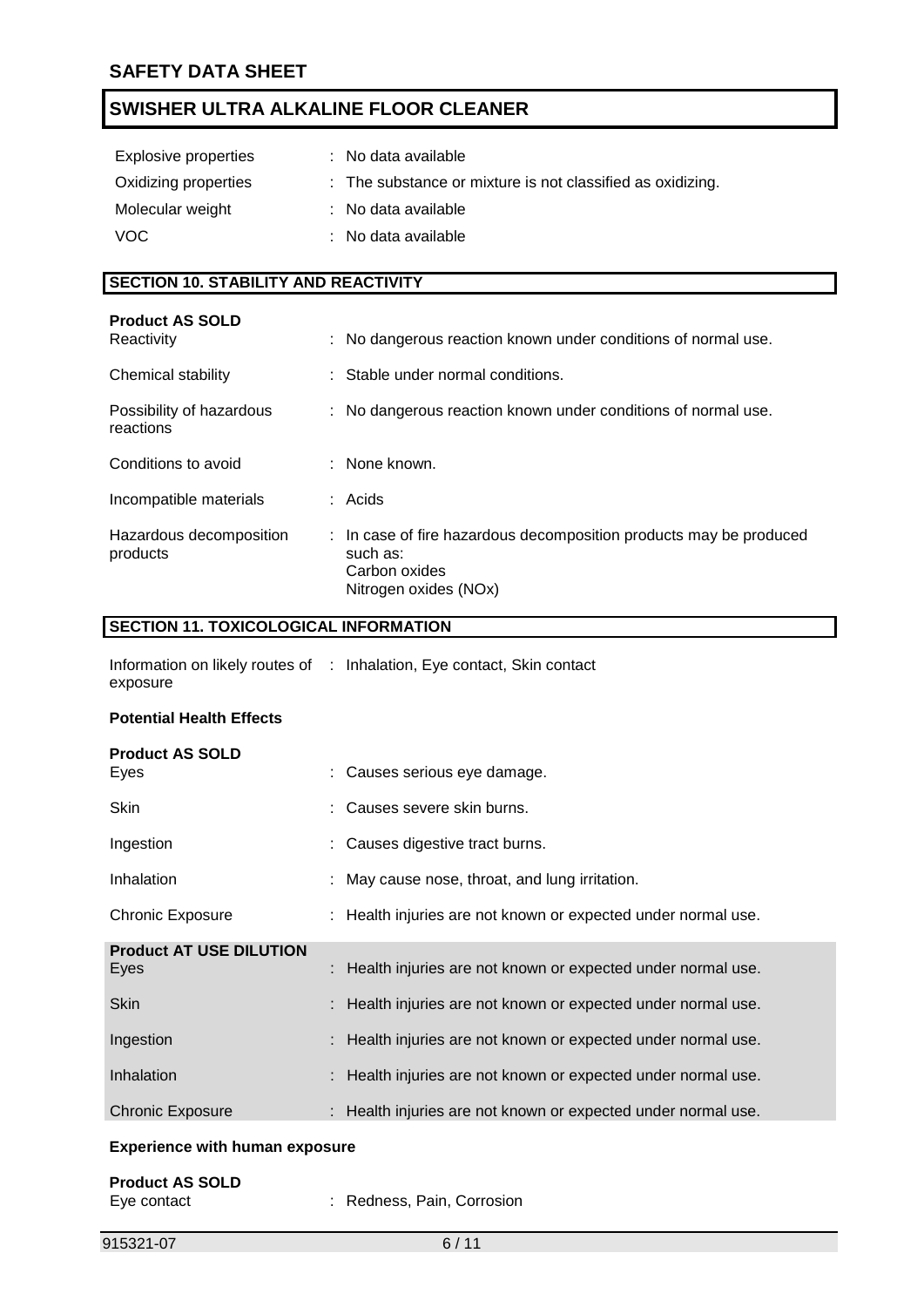| Skin contact                                  | : Redness, Pain, Corrosion                                                |
|-----------------------------------------------|---------------------------------------------------------------------------|
| Ingestion                                     | Corrosion, Abdominal pain                                                 |
| Inhalation                                    | Respiratory irritation, Cough                                             |
| <b>Product AT USE DILUTION</b><br>Eye contact | No symptoms known or expected.                                            |
| Skin contact                                  | No symptoms known or expected.                                            |
| Ingestion                                     | No symptoms known or expected.                                            |
| Inhalation                                    | No symptoms known or expected.                                            |
| <b>Toxicity</b>                               |                                                                           |
| <b>Product AS SOLD</b><br><b>Product</b>      |                                                                           |
| Acute oral toxicity                           | : Acute toxicity estimate : $> 5,000$ mg/kg                               |
| Acute inhalation toxicity                     | : 4 h Acute toxicity estimate : $> 10$ mg/l<br>Test atmosphere: dust/mist |
| Acute dermal toxicity                         | : Acute toxicity estimate : $> 5,000$ mg/kg                               |
| Skin corrosion/irritation                     | No data available                                                         |
| Serious eye damage/eye<br>irritation          | Irreversible effects on the eye                                           |
| Respiratory or skin<br>sensitization          | No data available                                                         |
| Carcinogenicity                               | No data available                                                         |
| Reproductive effects                          | No data available                                                         |
| Germ cell mutagenicity                        | No data available                                                         |
| Teratogenicity                                | No data available                                                         |
| STOT-single exposure                          | No data available                                                         |
| STOT-repeated exposure                        | No data available                                                         |
| Aspiration toxicity                           | No data available                                                         |

## **SECTION 12. ECOLOGICAL INFORMATION**

| <b>Product AS SOLD</b><br><b>Ecotoxicity</b>           |                               |
|--------------------------------------------------------|-------------------------------|
| <b>Environmental Effects</b>                           | : Very toxic to aquatic life. |
| <b>Product</b>                                         |                               |
| Toxicity to fish                                       | : No data available           |
| Toxicity to daphnia and other<br>aquatic invertebrates | : No data available           |
| Toxicity to algae                                      | : No data available           |
| <b>Components</b>                                      |                               |
| Toxicity to fish                                       | Dodecyldimethylamine oxide    |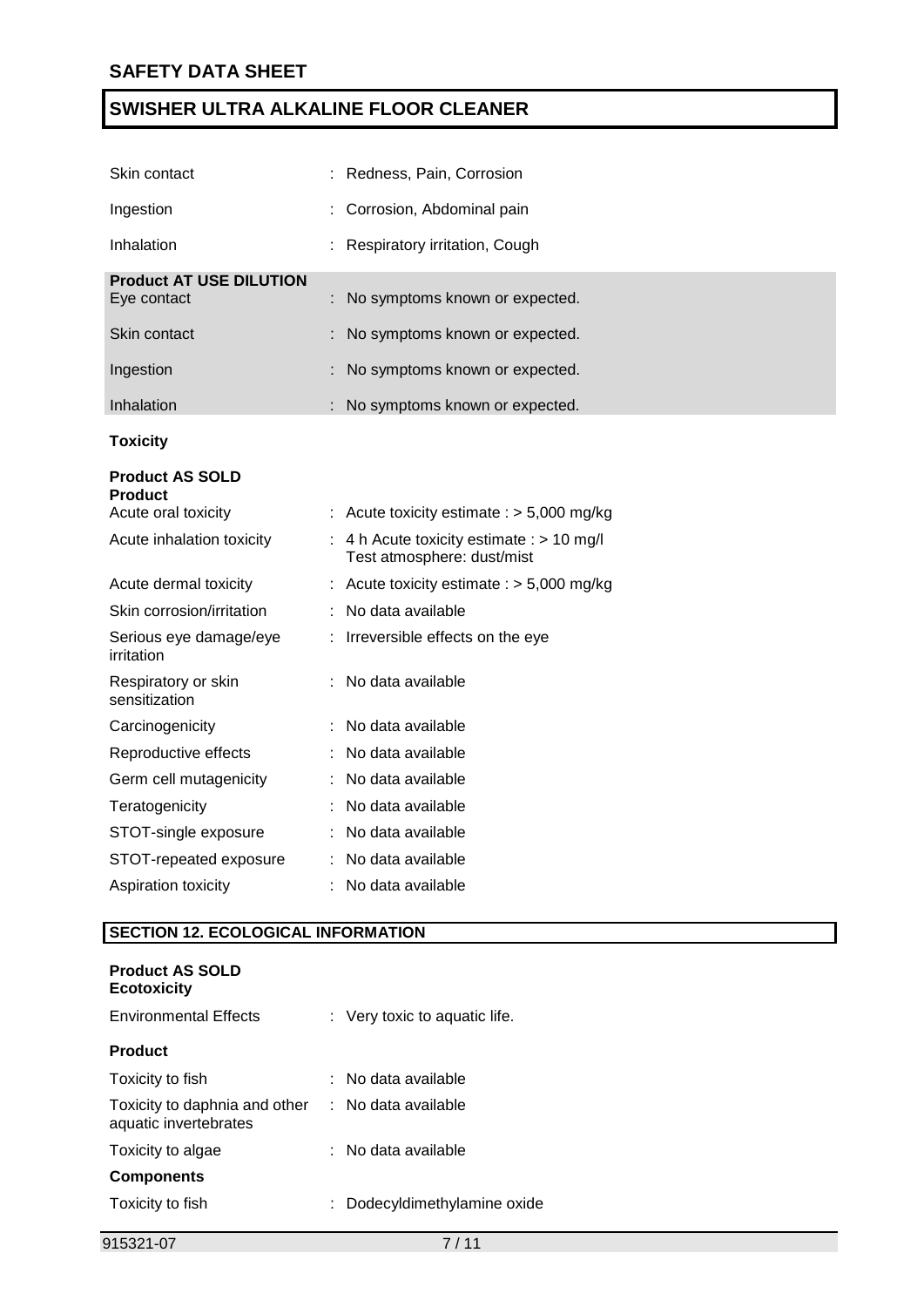96 h LC50 Lepomis macrochirus (Bluegill sunfish): 31.8 mg/l

C10-16 Polyglycoside 96 h LC50 Fish: 5 mg/l

#### **Components**

| Toxicity to daphnia and other | : Dodecyldimethylamine oxide                   |
|-------------------------------|------------------------------------------------|
| aquatic invertebrates         | 48 h EC50 Daphnia magna (Water flea): 3.9 mg/l |
|                               |                                                |

Monoethanolamine 48 h LC50: 65 mg/l

#### **Persistence and degradability**

#### **Product AS SOLD**

Not applicable - inorganic

# **Product AT USE DILUTION**

Not applicable - inorganic

#### **Bioaccumulative potential**

No data available

#### **Mobility in soil**

No data available

#### **Other adverse effects**

No data available

## **SECTION 13. DISPOSAL CONSIDERATIONS Product AS SOLD** Disposal methods : Do not contaminate ponds, waterways or ditches with chemical or used container. Where possible recycling is preferred to disposal or incineration. If recycling is not practicable, dispose of in compliance with local regulations. Dispose of wastes in an approved waste disposal facility. Disposal considerations : Dispose of as unused product. Empty containers should be taken to an approved waste handling site for recycling or disposal. Do not reuse empty containers. Dispose of in accordance with local, state, and federal regulations. **Product AT USE DILUTION** Disposal methods : Diluted product can be flushed to sanitary sewer. Disposal considerations : Dispose of in accordance with local, state, and federal regulations.

## **SECTION 14. TRANSPORT INFORMATION**

#### **Product AS SOLD**

The shipper/consignor/sender is responsible to ensure that the packaging, labeling, and markings are in compliance with the selected mode of transport.

#### **Land transport (DOT)**

Not dangerous goods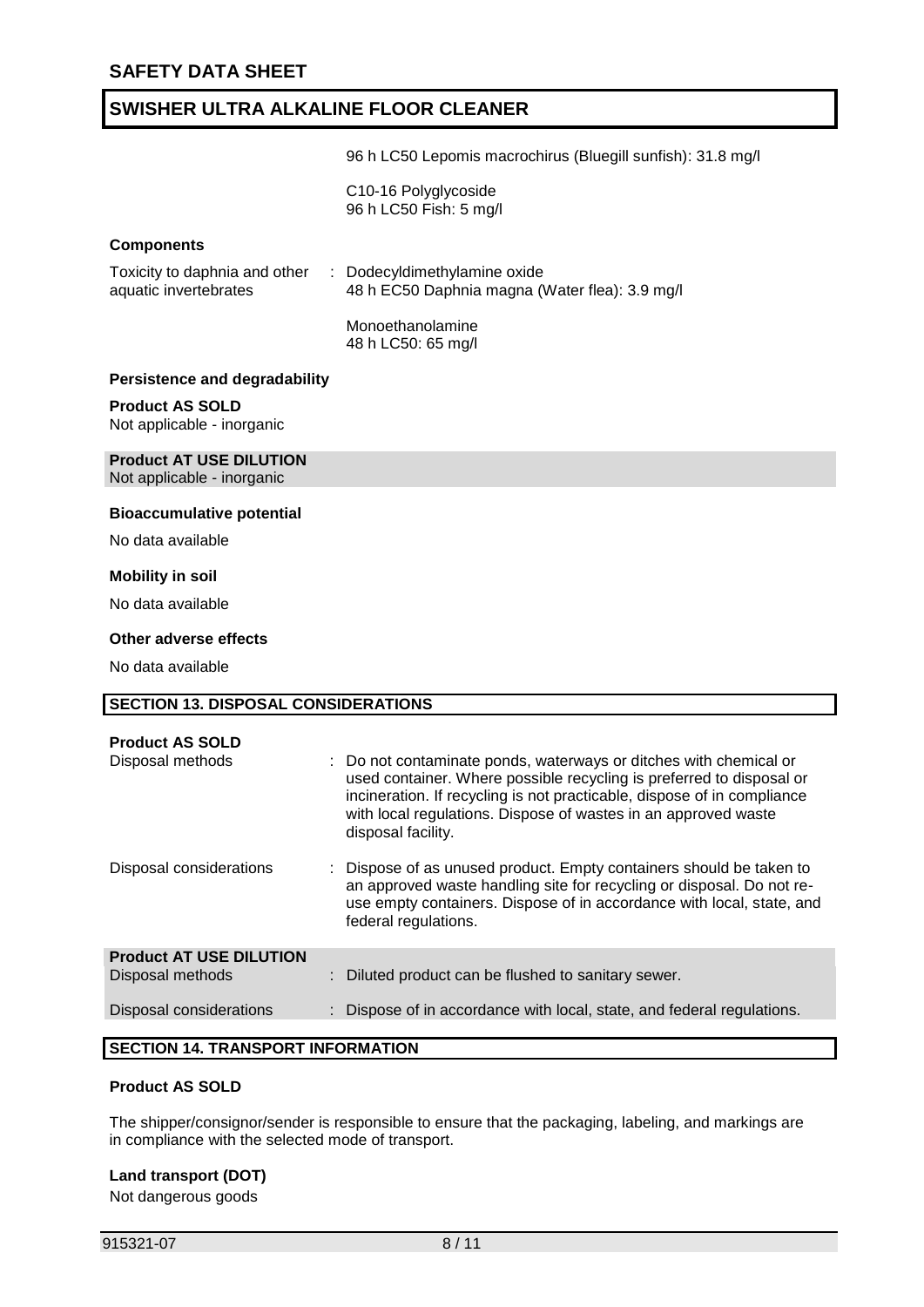#### **Sea transport (IMDG/IMO)**

Not dangerous goods

#### **SECTION 15. REGULATORY INFORMATION**

#### **Product AS SOLD**

#### **EPCRA - Emergency Planning and Community Right-to-Know**

#### **CERCLA Reportable Quantity**

This material does not contain any components with a CERCLA RQ.

#### **SARA 304 Extremely Hazardous Substances Reportable Quantity**

This material does not contain any components with a section 304 EHS RQ.

| SARA 311/312 Hazards | : Skin corrosion or irritation<br>Serious eye damage or eye irritation                                                                                                                    |
|----------------------|-------------------------------------------------------------------------------------------------------------------------------------------------------------------------------------------|
| <b>SARA 302</b>      | : This material does not contain any components with a section 302<br>EHS TPQ.                                                                                                            |
| <b>SARA 313</b>      | : This material does not contain any chemical components with known<br>CAS numbers that exceed the threshold (De Minimis) reporting levels<br>established by SARA Title III, Section 313. |

#### **California Prop. 65**

This product does not contain any chemicals known to the State of California to cause cancer, birth, or any other reproductive defects.

#### **California Cleaning Product Right to Know Act of 2017 (SB 258)**

This regulation applies to this product.<br>Chemical Name (CAS-No.) Chemical Name CAS-No. Function List(s)<br>
water 7732-18-5 Diluent Not Application water  $|7732-18-5$  Diluent Not Applicable Dodecyldimethylamine oxide | 1643-20-5 | Cleaning Agent | Not Applicable C10-16 Polyglycoside 110615-47-9 Cleaning Agent Not Applicable Monoethanolamine 141-43-5 Cleaning Agent Not Applicable Nonionic surfactant  $\vert$  Withheld  $\vert$  Cleaning Agent  $\vert$  Not Applicable Chelating agent **Chelating Agent** | Withheld **Cleaning Agent** | Not Applicable Fragrance Ingredient(s) Not Available Fragrance Not Applicable Colorant Not Applicable Not Applicable Not Applicable Not Applicable Colorant Not Applicable Not Applicable Not Applicable Not Applicable

\*refer to ecolab.com/sds for electronic links to designated lists

#### **The ingredients of this product are reported in the following inventories:**

#### **United States TSCA Inventory** :

All substances listed as active on the TSCA inventory

#### **Canadian Domestic Substances List (DSL)** :

This product contains one or several components listed in the Canadian NDSL.

# **Australia Inventory of Chemical Substances (AICS)** :

#### not determined

#### **New Zealand. Inventory of Chemical Substances** :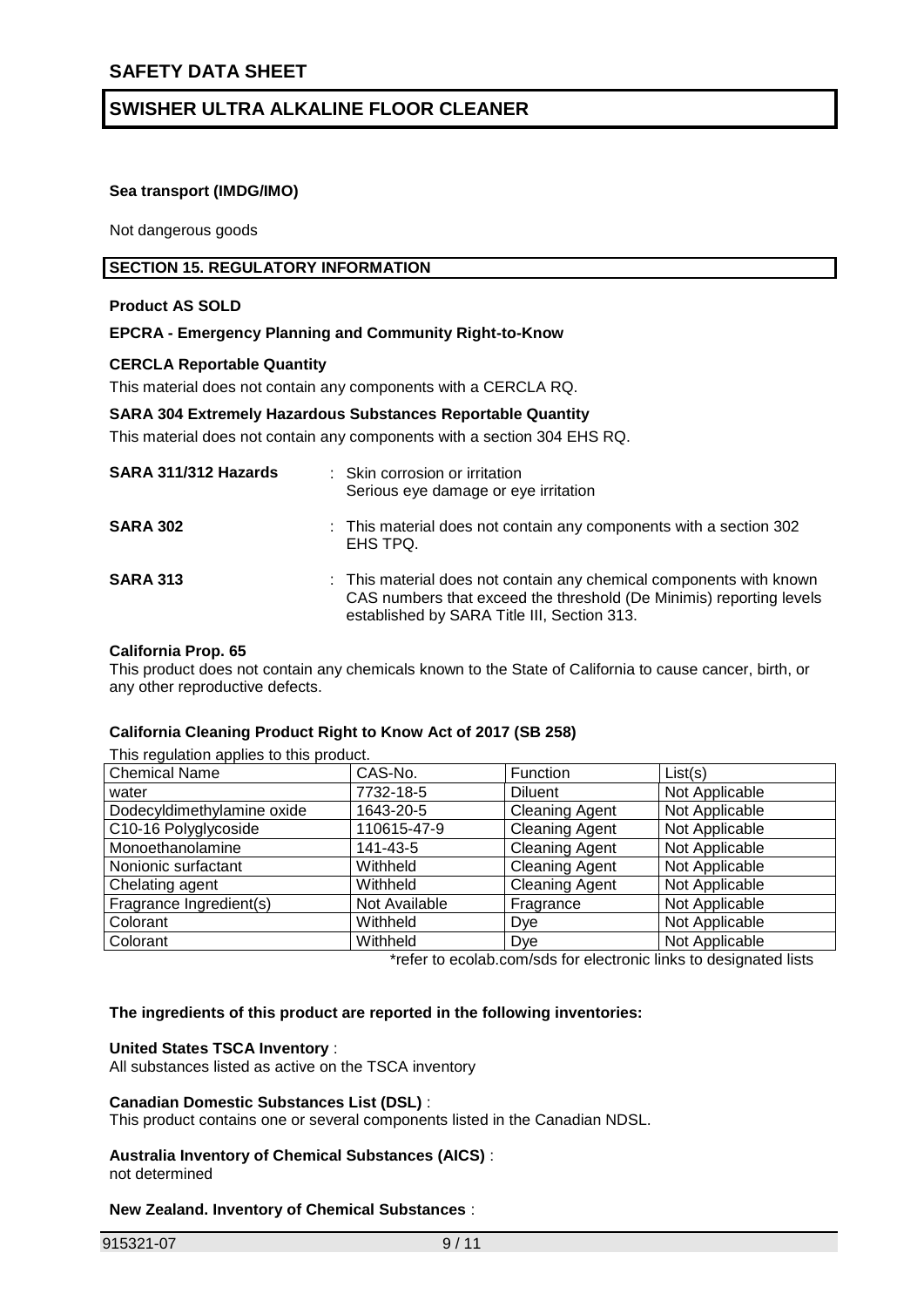not determined

**Japan. ENCS - Existing and New Chemical Substances Inventory** : not determined

**Korea. Korean Existing Chemicals Inventory (KECI)** : not determined

**Philippines Inventory of Chemicals and Chemical Substances (PICCS)** : not determined

**China. Inventory of Existing Chemical Substances in China (IECSC)** : On the inventory, or in compliance with the inventory

**Taiwan Chemical Substance Inventory (TCSI)** : not determined

#### **SECTION 16. OTHER INFORMATION**



**NFPA: HMIS III:**

| <b>HEALTH</b>                | 3 |
|------------------------------|---|
| <b>FLAMMABILITY</b>          | Ω |
| <b>PHYSICAL HAZARD</b>       | O |
| 0. not oinvitionnt 1. Clinht |   |

 $0 =$  not significant,  $1 =$  Slight,

2 = Moderate, 3 = High

4 = Extreme, \* = Chronic



| Issuing date | : 12/06/2019         |
|--------------|----------------------|
| Version      | $\therefore$ 1.3     |
| Prepared by  | : Regulatory Affairs |

REVISED INFORMATION: Significant changes to regulatory or health information for this revision is indicated by a bar in the left-hand margin of the SDS.